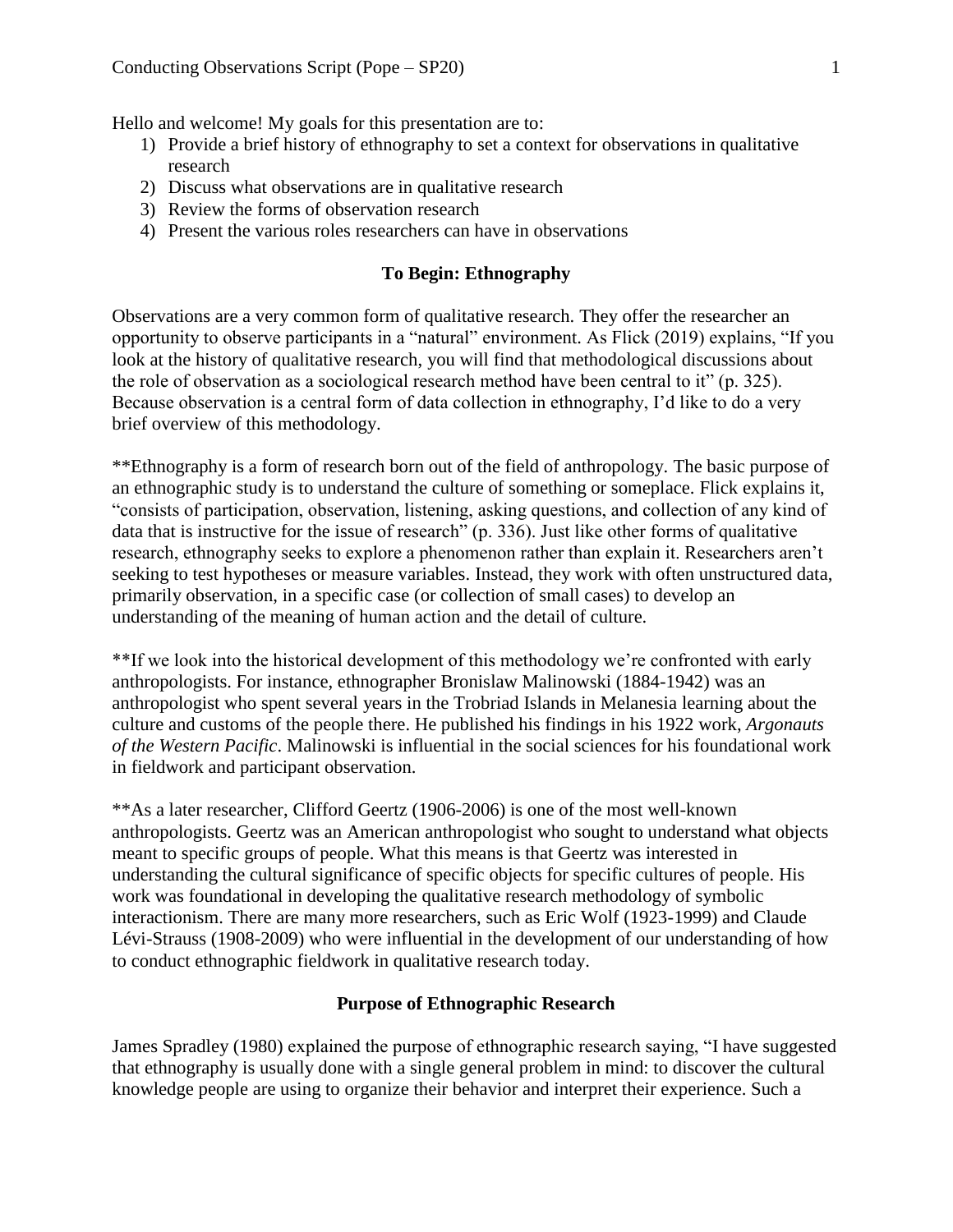general goal encourages the ethnographer to study whatever informants feel is important in a particular cultural scene" (pp. 30-31). This means that one attempts to understand human behavior within a specific setting during ethnographic research. In ethnography, these are typically aspects of human behavior as related to culture.

\*\*Spradley (1979) explains that culture is comprised of "three fundamental aspects of human experience: what people do, what people know, and the things people make use of. When each of these are learned and shared by members of some group, we speak of them as *cultural behavior, cultural knowledge,* and *cultural artifacts*" (p. 5). Ethnographic fieldwork attempts to distinguish these from one another through observation. In fieldwork, you, as the researcher and observer, will be making inferences about what people do, what people say, and what objects people use. So, the goal of ethnographic fieldwork is to understand a society or culture, whether this be the culture of a classroom, the culture of a restaurant, the culture of the sidewalk, or the culture of a group of people. Your goal as a researcher is to understand human behavior within that cultural setting in an ethical and unbiased manner.

### **What is Observation as a Method?**

Much of what ethnographers seek to learn is most readily accessible through the method of observation. Because of this, observation is commonly equated with ethnography. However, it is a method that is used in other qualitative (and some quantitative) research designs. If you have a research question that can be answered through describing the behaviors of individuals in a natural setting based on a researcher's external observation of that setting, its likely that observation is a method that could work for your study. As Flick (2019) explains, "observations go into the field and the processes to be studied rather than relying on participants' reports about what is studied" (p. 329).

\*\*Observations allow researchers to actually see how participants behave, ideally naturally, within the culture or phenomenon that is the focus of the study. The argument is that this method allows the researcher to see how something actually works in practice in a natural environment.

\*\*Generally, researchers rely on all their senses in observations. They will pay attention to what they see, hear, feel, smell, and sometimes taste (depending on the topic). Collecting details from each of the 5 senses allows researchers to generate data that is as robust as possible about the setting that is the focus of the observation.

\*\*Researchers can have various roles in observations that determine their level of participation in the setting which they are observing. There are 2 categories of observation. The first is nonparticipant observation in which a researcher does not participate in the observed setting or event in any way. The second is participant observation, during which the researcher takes on a range of roles that enable them to observe as a member of the setting while recognizing that their presence and/or activities influence what is observed in the setting. In participant observation, the researcher gets much more of an internal perspective because they're able to engage and have conversations with other members of the observed context.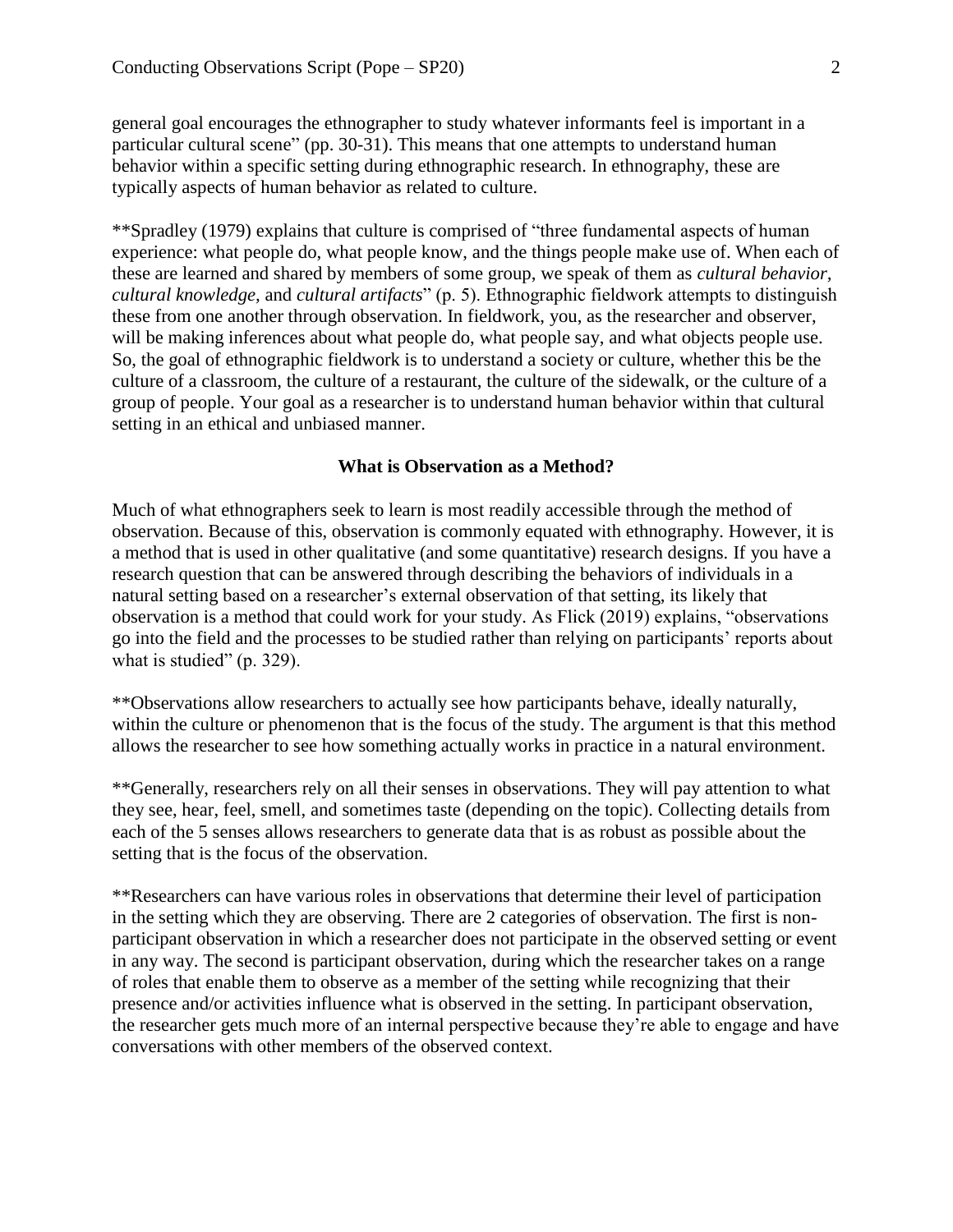\*\*Flick (2019, p. 327) compiled the following list of the phases of observation research from several authors who are well known for their work on observations. There are 7 phases:

- 1) Select a setting to observe;
- 2) Define what is to be documented for each and every observation conducted;
- 3) Train observers to conduct observations (this really comes into play when working with a research team);
- 4) Conduct descriptive observations where a researcher will generally present the setting in fieldnotes;
- 5) Conduct focused observations where a researcher focuses on specific aspects of the setting that relate to the research question;
- 6) Conduct selective observations where a researcher will work to understand the primary concepts of the setting; and
- 7) End the observations when a researcher notices that additional observations will not produce new knowledge or insight.

## **Phases of Participant Observation**

In the second category of observations, participant observation has various phases as well. According to Spradley (1980), these phases are:

- 1) To conduct descriptive observations in which a researcher records a general description of the observed research setting. The intent of these is type of observation is to orient themselves to the research context. These observations are conducted toward the beginning of a study during which time the researcher is still becoming a participant within the setting and known to the participants;
- 2) To conduct focused observations during which a researcher focuses in on specific aspects of the research question(s); and
- 3) To conduct selective observations. This type of observation typically occurs toward the end of a study. During these observations, a researcher is focused on finding "evidence and examples" of the specific processes and aspects of the observed setting that answer the research question(s) (Flick, 2019, p. 330).

### **Researcher Roles in Observations**

So, the roles a researcher can have in an observation range from high to low involvement in the research setting. Various scholars will label them differently. For instance, Gold (1958) discusses the roles of complete participant, participant-as-observer, observer-as-participant, and complete observer. Spradley, another seminal researcher on the topic of ethnography and observation research uses the following labels:

- \*\*Complete participation (when researchers observe a setting in which they are already full participants);
- \*\*Active participation (when the researcher attempts to do what other people are doing in the research setting, but are not typically members of the setting);
- \*\*Moderate participation (when the researcher attempts to have a balance between observation and participation);
- \*\*Passive participation (when the researcher is present at the scene but does not participate or interact with others to any great extent); and